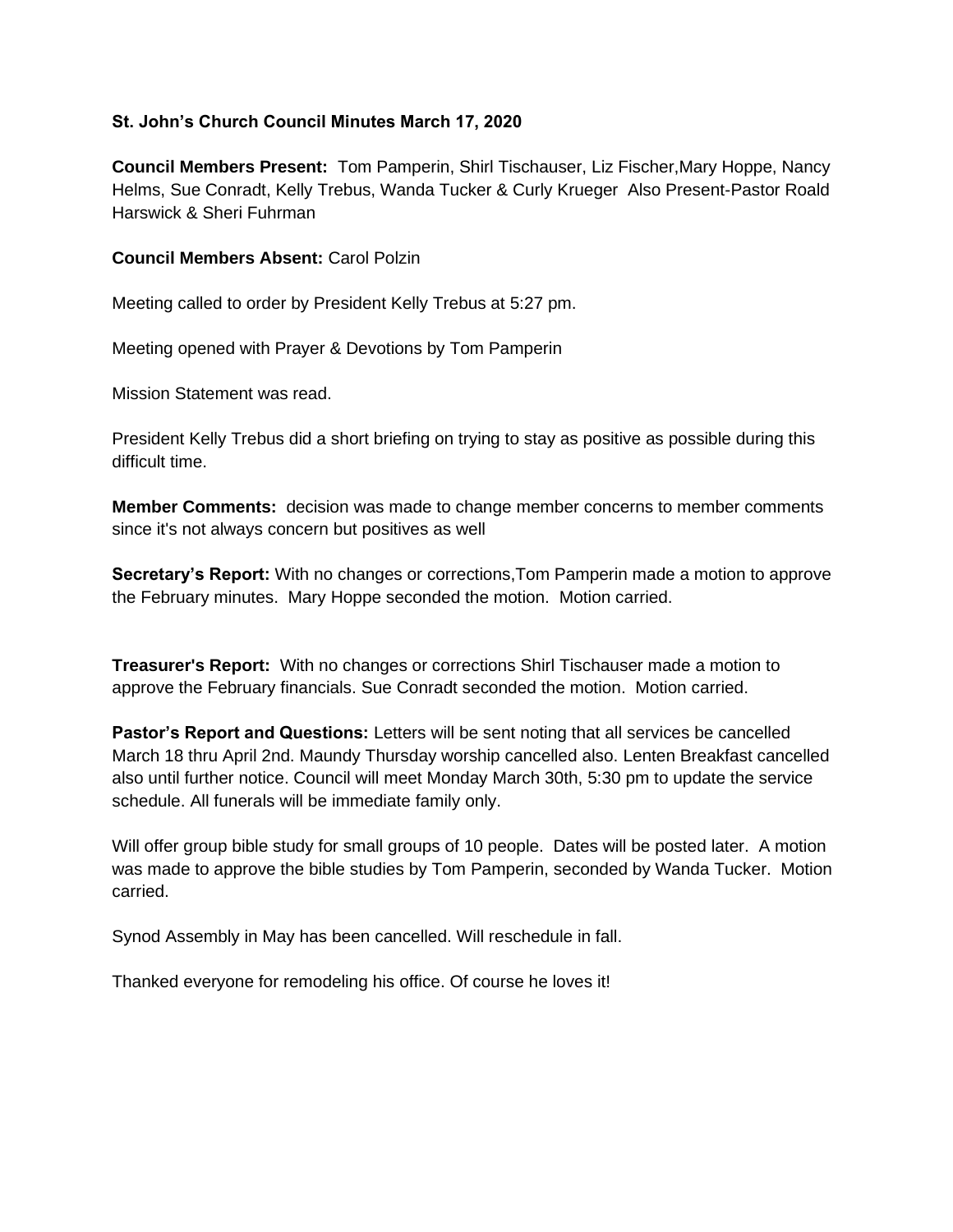### **Old Business:**

Newsletter Articles: skipping this month's newsletter until we know for sure of the schedule.

ReKeying of the building: Tom followed up with Sharon. Haven't gotten an estimate yet. They need to do a walk through of the building so we will table this for now since we have no issues.

Suggested putting the call committee update back on the agenda

Cemetery Maintenance: leave as is, Sarah Gorges wants to keep doing it. Motion was made by Tom Pamperin to keep Sarah on as the cemetery maintenance person. Seconded by Liz Fischer. Motion carried.

**Any Other Old Business:** None at this time.

#### **New Business:**

New Member: Anthony Vazquez. Motion made to welcome him as a member by Tom Pamperin, seconded by Liz Fischer. Motion carried.

Olson Electric was in and changed the lights. Bulbs keep burning out and he changed the bulbs to LED lights. We will rummage old lights. Also will get a cost on bulbs to replace the rest of the lights. Shirl will talk to Dick Olson and Tom Kraeger, cost is not to exceed \$400.

Red Cross asked to use the building for their blood drive since the school is closed. Council decided against this as we will also be locking the church during Covid 19 pandemic.

**Other New Business:** We will be broadcasting the services online via Facebook and the church website. This will be available online sunday morning at 9am. Will need to emphasize offering so people still give.

Approved to change office hours from 9am-3pm. Monday thru thursday. The doors will be locked, you must call first. Around the table agreement was made. Also Pastor will still be available just please call ahead to schedule a time.

Discussion was also had to keep in touch with the shut-ins.

## **Action Team Reports:**

**Confirmation:** Tom Pamperin had nothing to report at this time.

**Education:** Tom Pamperin had nothing to report at this time.

**Finance:** Tom noted that January's numbers were off and we are actually \$7000 behind. Explanation was made. He also stated that a \$25,000 payment was made towards the Sanctuary loan. This will bring the balance down to approximately \$150,000. Kelly will follow up with Lucas at Premier Community Bank to update the Sanctuary loan since it will need to be renewed. Quarterly benevolence is due and will do this in April meeting. **Stewardship:** meeting in April to discuss directory.